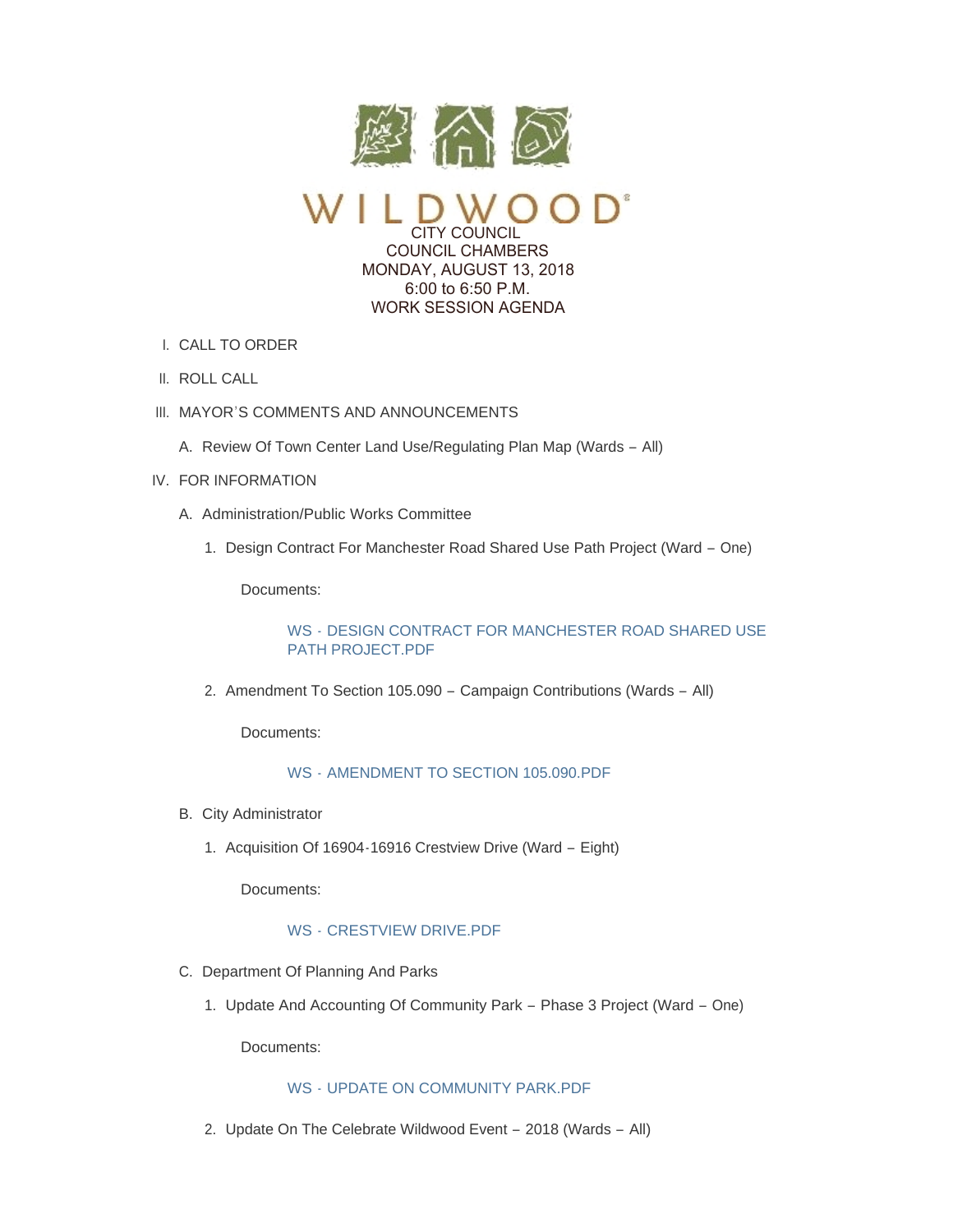Documents:

#### WS - [CELEBRATE WILDWOOD UPDATE.PDF](https://www.cityofwildwood.com/AgendaCenter/ViewFile/Item/16632?fileID=24112)

- D. Department Of Public Works
	- 1. Update On Postponed Bill #2382 Route 109 Improvements At Main Street (Wards -One And Eight)

Documents:

WS - [UPDATE ON POSTPONED BILL 2382.PDF](https://www.cityofwildwood.com/AgendaCenter/ViewFile/Item/16635?fileID=24122)

E. Rural Internet Access Committee Update (Wards - All)

Documents:

WS - [RURAL INTERNET ACCESS UPDATE.PDF](https://www.cityofwildwood.com/AgendaCenter/ViewFile/Item/16612?fileID=24102)

F. Construction Project Update (Wards - All)

Documents:

## WS - [CONSTRUCTION PROJECT UPDATE.PDF](https://www.cityofwildwood.com/AgendaCenter/ViewFile/Item/16613?fileID=24103)

- V. FOR ACTION
	- A. Administration/Public Works Committee
		- 1. Deputy City Clerk And Deputy Court Clerk Positions (Wards All)

Documents:

## WS - [DEPUTY CLERK POSITIONS \(WITH ORGANIZATION CHART\).PDF](https://www.cityofwildwood.com/AgendaCenter/ViewFile/Item/17115?fileID=24369)

- B. Board Of Ethics
	- 1. Conflicts Of Interest Request For Direction (Wards All)

Documents:

#### WS - BOARD OF FTHICS PDF

- C. Department Of Planning And Parks
	- 1. Center Avenue Road's Acceptance For Public Maintenance Next Steps (Ward -Eight)

Documents:

# WS - [CENTER AVENUE.PDF](https://www.cityofwildwood.com/AgendaCenter/ViewFile/Item/16631?fileID=24111)

- EXECUTIVE [CLOSED] SESSION: Lease, Purchase Or Sale Of Real Estate [RSMO D. 610.021(2) 1994]
- VI. MISCELLANEOUS